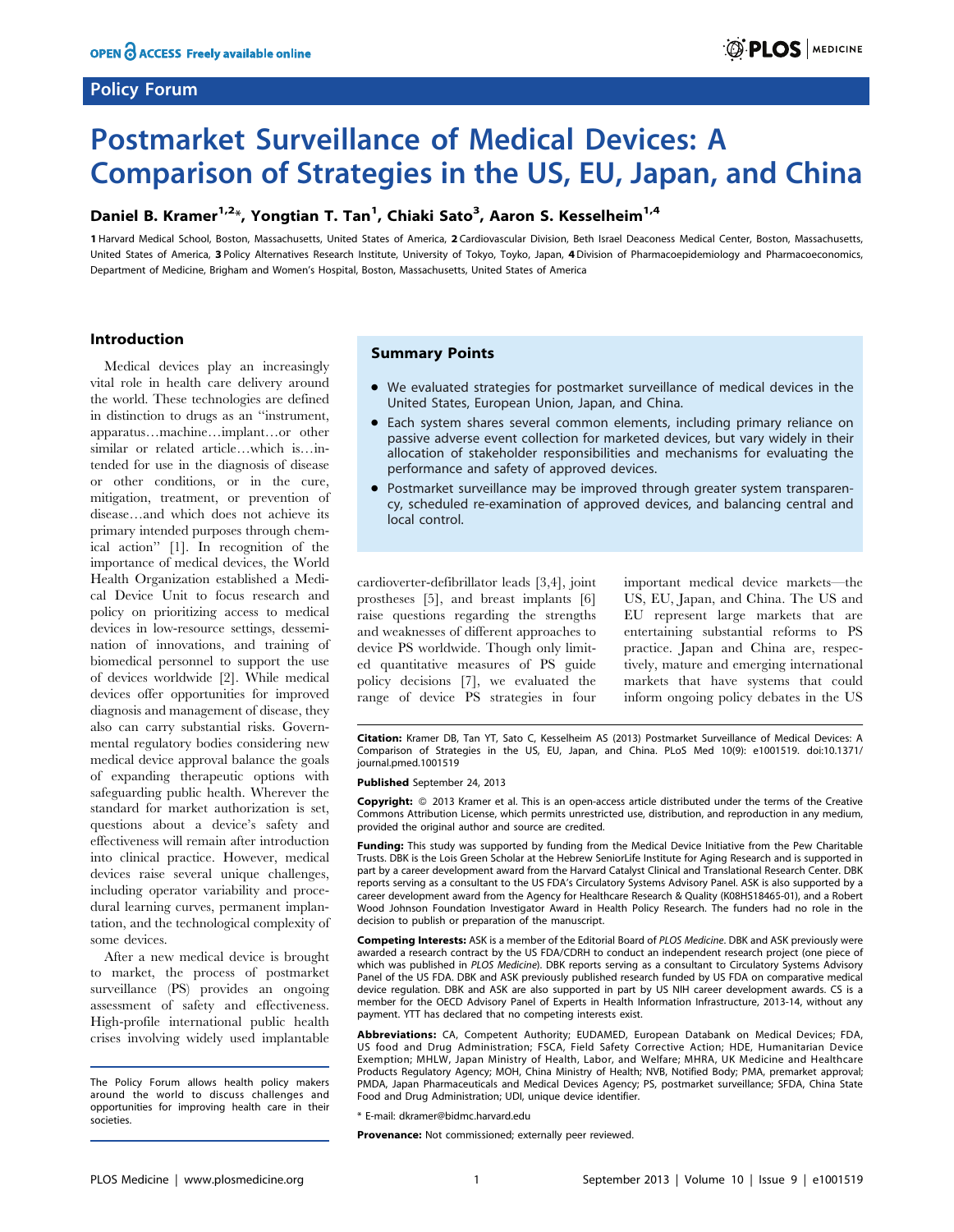and EU and be influenced by their practices in turn. Our goal was to identify ''best practices'' from among these countries that could support the public health goals of all device regulatory systems.

## United States

After a device is approved in the US, companies must maintain quality manufacturing control systems [8]. They must also report to the US Food and Drug Administration (FDA) adverse events brought to their attention by their employees or user facilities [9], providing patient demographic data, clinical information, and procedure details. Reports are collected in a publicly searchable database, though with variable content and quality. For example, most reports originate from manufacturer representatives, while health care providers have no mandate to report adverse events, and rarely do so [10].

The FDA may require manufacturers to conduct PS studies in two ways. First, ''post-approval studies'' may be appended to the approval of devices evaluated through the premarket approval (PMA) or Humanitarian Device Exemption (HDE) pathways, which include high-risk devices or those serving patients with rare diseases, (respectively), where premarket testing may be especially limited. Second, so-called ''522 studies'' (named in reference to the relevant legislation) for select devices (including those medium- or lower-risk devices cleared through the 510(k) pathway based on risk or other criteria) may also be required [11]. (In contrast to the PMA or HDE processes, the 510(k) process clears new devices based on a principle of ''substantial equivalence'' to a marketed device, indicating that the device at issue raises no new safety or effectiveness concerns. This process rarely requires new clinical data [12].) FDA posts the status of post-approval studies and 522 studies on public websites [13,14].

When PS points to potential device problems, the FDA issues safety communications to inform patients and clinicians. Actual patient harms trigger safety alerts from the FDA, manufacturers, or distributors [15]; for example, a 2012 safety alert described a defective component in an automated external defibrillator that led to unexpected failure to deliver high-voltage therapy [16].

A recall reflects systemic concerns with a device. A manufacturer may conduct a recall on its own, or in response to an FDA request, and is responsible for developing the strategy for managing the recall process. More serious recalls, such as those issued for metal-on-metal designs for hip prostheses [17], invoke stricter FDA oversight, including follow-up and auditing of communication to providers or end-users. Publicly searchable databases track safety alert and recall information.

Recently, the FDA proposed adding a unique device identifier (UDI) system to its PS activities. UDIs allow linkage of specific devices to clinical information that can enhance the context of adverse event reports [18]. UDIs might facilitate rapid notification of devices' use and performance characteristics, support more accurate and timely aggreggation of adverse event data, and enable better coordiation of recalls [19].

### European Union

Devices are certified for marketing approval by private, for-profit Notified Bodies (NBs) around the EU based on adherence to European Commission directives that describe standards for device manufacturing, labeling, and expected performance and safety profiles. Competent Authorities (CAs) in each member state oversee NBs and have primary responsibility for PS; there is no equivalent to the FDA or the European Medicines Agency for devices in the EU. Directives also describe the basic standards for manufacturing quality-control systems and responsibilities for adverse event reporting. Non-binding European Commission guidance documents offer greater detail regarding handling adverse events, and communicating safety concerns. They also provide templates for data collection and reports, including ''clinical evaluation reports,'' which are intended to provide an outline of the technology underlying a specific device and current clinical data supporting its use, ideally in reference to established standards or similar devices [20]. In practice, each country variously interprets the requirements for quality assurance and adverse event reporting.

Manufacturers must report ''any deterioration in the characteristics and performances of a device, as well as any inaccuracies in the instruction leaflet which might lead to or might have led to the death of a patient or to deterioration in his state of health'' to CAs where the event occurs. A template outlines the required information to be sent to CAs. CAs must also have processes for collecting reports from manufacturers, relaying to manufacturers event reports submitted to CAs by users, and assessing ongoing risks associated with reported incidents or

recalls. Member states notify other states if an assessment of device-related events leads to specific remedial measures.

CAs submit adverse event and recall data to the European Databank on Medical Devices (EUDAMED), a central but non-public database run by the European Commission. Some CAs maintain independent publicly available databases of device information. For example, the UK Medicine and Healthcare Products Regulatory Agency (MHRA) keeps adverse event and recall information in a searchable web portal.

European Commission directives do not grant authority to NBs or CAs to require post-approval studies. NBs as part of their review of individual devices can provide guidance for PS, though there is no evidence that studies or registry development are commonly (or even occasionally) required as conditions of approval. Neither the clinical data forming the basis for approved devices nor the existence, if any, of post-approval studies are systematically publicized because there is no requirement for NBs, manufacturers, or CAs to do so.

Manufacturers and regulators have obligations under the directives to manage adverse events and safety problems with marketed devices. Field Safety Corrective Actions (FSCAs) are ''actions taken by manufacturers to reduce a risk of death or serious deterioration in the state of health associated with the use of a medical device'' already on the market. These actions range from changes in labeling to withdrawal of products. Each CA must disseminate National Competent Authority Reports, which outline major safety issues for medical devices for the CAs of all member states.

Though not yet formalized into directives, recent European Commission suggestions for device PS reform include use of UDIs and connecting UDIs to EU-DAMED. The provisions also include improved coordination among CAs and greater oversight of NBs, including clarification of NBs' responsibility and authority to conduct unannounced inspections of manufacturing facilities and audits of collected documentation related to adverse events.

### Japan

Device regulation in Japan is led centrally by two government agencies: the Pharmaceuticals and Medical Devices Agency (PMDA) and the Ministry of Health, Labor, and Welfare (MHLW). Under Japan's Pharmaceutical Affairs Law, MHLW has the authority to issue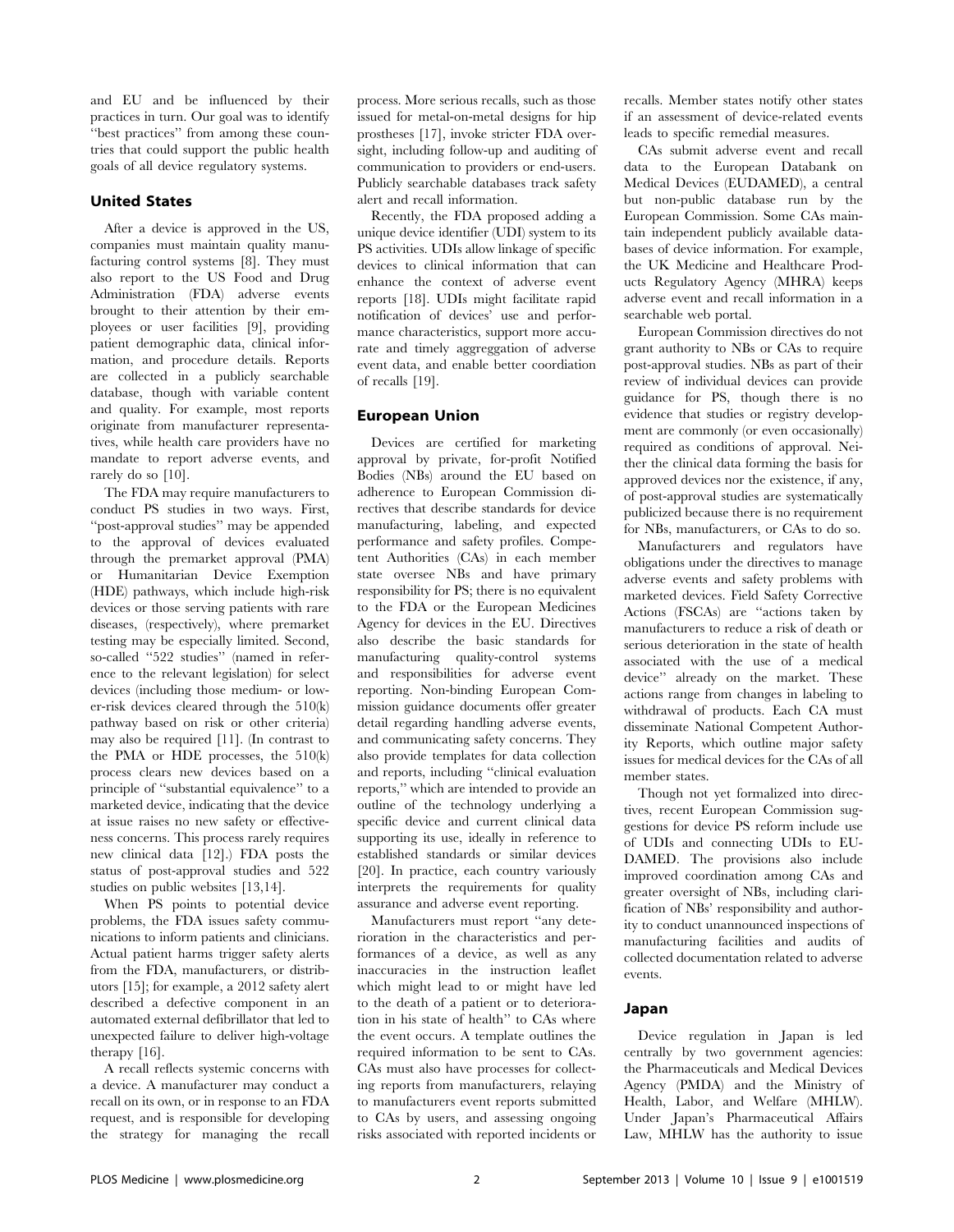approvals for new devices and supervises PS including adverse event reporting and recalls. The PMDA provides the analytic work that informs MHLW's decisions, including inspections and premarket evaluations. PS in Japan includes systems for reporting foreign and domestic adverse events, identification of safety signals emerging from international markets, and postmarket studies [21]. Manufacturers are required to report adverse events directly to MHLW, and are the source of the overwhelming majority of these reports. Manufacturers must also track and report events that occur outside Japan for similar or related devices. Health care providers are required by law to make an effort to cooperate with manufacturers when they are actively investigating potential safety problems [22]. Analysis of reports by the PMDA may conclude that further investigation is required, or impose additional safety measures, such as changes in labeling. PMDA hosts a public database of adverse event and recall data available, as well as a database for updated package inserts [23].

PS studies may be required by PMDA for select devices. Approval of particularly risky devices may be paired with requirements to actively monitor domestic use of the device for up to five years, or for a pre-specified number of cases. Certain higher risk devices must ''re-file'' applications 3–7 years after initial marketing approval [24]. Sponsors aggregate information from health care providers, clinical trials, and published studies such as foreign and domestic observational research or experiences from registries—to demonstrate that the device at issue is performing as intended and is providing the expected safety and effectiveness results. Theoretically, MHLW can withdraw marketing approval after a re-filing, though in practice this has not occurred.

Recalls arising from domestic incidents may include problems with documentation or reporting, as well as those related to adverse events. Foreign recalls do not automatically trigger a recall in Japan, but if the sponsor is a global company, marketing a device in Japan that has been recalled elsewhere is generally untenable.

### China

The central government's Ministry of Health (MOH) is responsible for drafting basic device oversight regulations and overseeing their implementation through the State Food and Drug Administration

(SFDA) [25], which was recently elevated to a ministerial-level agency directly under the State Council and renamed the China Food and Drug Administration (CFDA) in an effort to reduce fragmentation and consolidate power [26]. Changes mostly affected food regulation, but its governmental promotion has granted drug and medical device authorities more regulatory capacity and ability to seek additional resources [27].

Provincial and municipal agencies serve as first-line responders when adverse events are reported and support the CFDA in monitoring and taking action at the regional level [28]. The CFDA is responsible for collecting, aggregating, and analyzing adverse event data from across all provinces and regions. Manufacturers, distributors, and users of medical devices must inform regional monitoring institutions of death- and injury-related adverse events [29]. Most cases appear to be reported by medical institutions [30]. The CFDA hosts a central but non-public online database that tracks adverse medical events.

Product approvals are renewed quadrennially, using data gathered since the initial registration. Regulations were recently drafted to simplify this re-registration process by only requiring new documentation to establish effectiveness and safety of significant changes made in relevant products. Device vigilance reports consolidating and analyzing adverse events related to these products must also accompany re-registration [31]. Post-approval studies are required for certain drug groups [32], but the CFDA has yet to set similar requirements for medical devices. However, manufacturers of newer imported medical devices have reportedly been compiling outcomes data from routine clinical experience, such as that with newer generations of coronary stents [33].

Device recalls are initiated by manufacturers based on self-investigation and assessment of product defects, ranging from eliminating defects through relabeling or software upgrades, to full market withdrawal [34]. The manufacturer regularly updates regional authorities on the recall status, and submits a summary report after completion. For a medical device that has caused severe injuries or death, regional authorities and the CFDA organize groups of representatives and experts from device monitoring institutions, manufacturers, and scientific research teams to determine whether to revoke the registration certificate. Manufacturers and companies are restricted

from securing regulatory approvals or licenses for 2 years if they are involved in manufacturing counterfeit or substandard products, or if they cause serious safety events due to violation of drug/device laws [35].

China's regional structure grants substantial autonomy to provincial health departments. For example, Shanghai has developed a traceability program for implantable medical devices, adopting a UDI system linking implantable medical devices directly to patients across over 100 hospitals. The database provides detailed records of adverse events and patients involved, allowing the CFDA to hold back potentially dangerous products while still in inventory and limit future injuries [36].

## Best Practices

These four PS systems share several features (Table 1), including primary reliance on passive adverse event collection for marketed devices. At a broad level, these systems allocate responsibility among stakeholders differently, with heavier burdens on manufacturers in Japan and China contrasting with significant authority devolved to for-profit third-parties in the EU. The US may lie between these extremes, with the FDA mandate to protect public health buttressed by obligations on industry. To date, no empirical studies adequately characterize one system as superior to another. However, we argue that this comparative analysis suggests three best practices with promise to promote public health.

First, we found substantial variation in public access to PS processes and data. On one end of this spectrum, the US FDA provides access to many high-risk PS decisions through advisory panel meetings and public ''conditions of approval'' for select devices that include the design and rationale of PS studies. For example, a 1,600-patient post-approval study was mandated for a novel subcutaneous defibrillator system to address specific concerns including shock effectiveness and discrimination of arrhythmias [37,38]. As this device is permanently implanted and treats a life-threatening problem (ventricular arrhythmia) for which an established alternative (transvenous defibrillators) exists, a relatively cautious assessment of the new technology was justified. These studies and their status are available on an FDA website [39], though it remains unclear how the content of these studies will be released publicly.

The EU approach to the subcutaneous ICD demonstrates the other end of the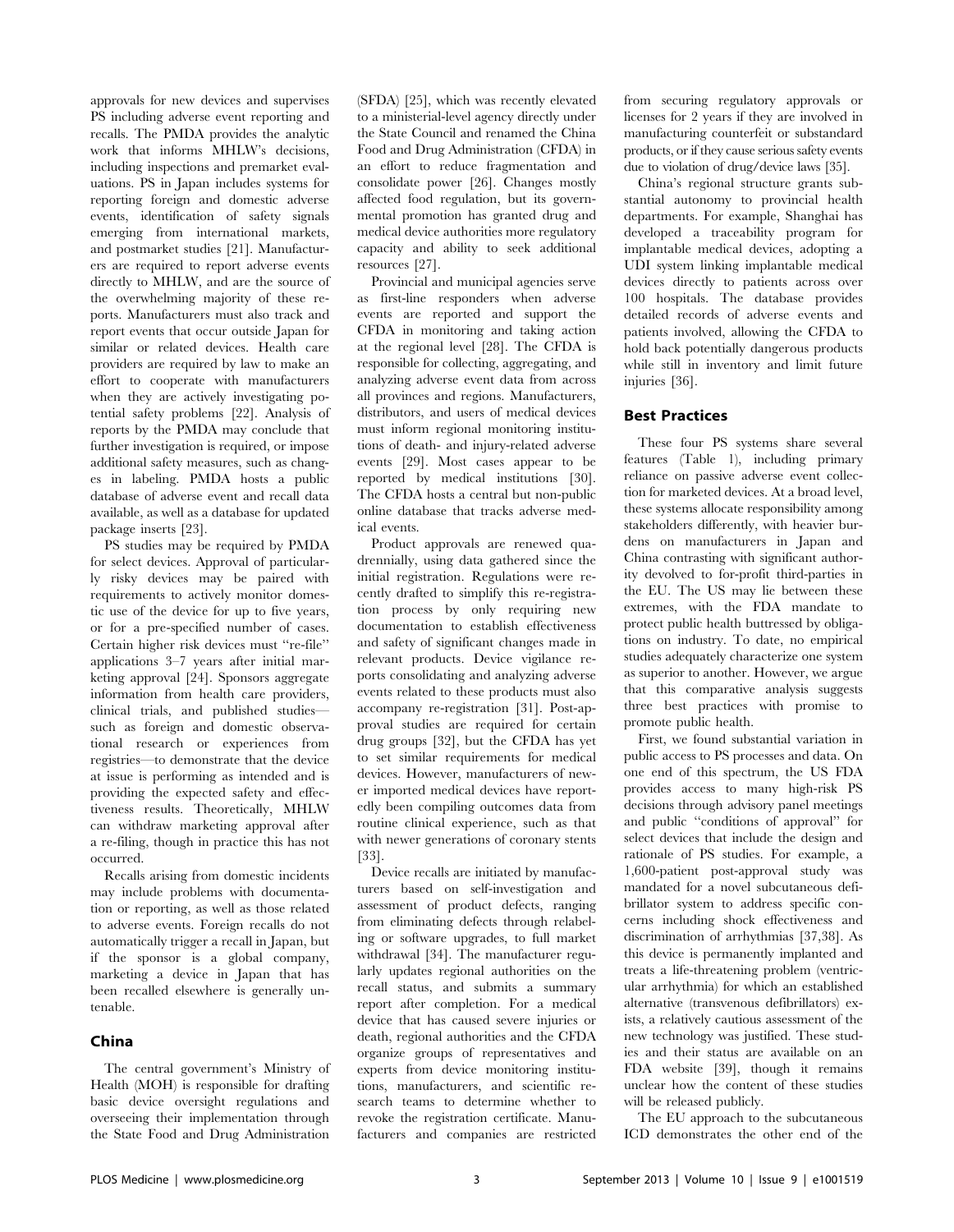Table 1. Key features of four device postmarket surveillance systems.

| <b>System Feature</b>                  | บร                                                                                                                                                        | EU                                                                                                                                                                                                         | Japan                                                                                                                            | China                                                                                                                                     |
|----------------------------------------|-----------------------------------------------------------------------------------------------------------------------------------------------------------|------------------------------------------------------------------------------------------------------------------------------------------------------------------------------------------------------------|----------------------------------------------------------------------------------------------------------------------------------|-------------------------------------------------------------------------------------------------------------------------------------------|
| Transparency                           | Premarket data and PS study<br>status for high-risk devices<br>publicly available. Public<br>databases for reported<br>adverse events and recalls.        | Basis for device approval and<br>any postmarketing commitments<br>largely unknown. EU-wide adverse<br>event data not accessible, though<br>individual countries post PS<br>events in non-systematic manner | Public posting of approvals,<br>adverse event data, and<br>notices                                                               | Public website listing all<br>approved devices including<br>labeling, but clinical data and<br>collected adverse event data<br>not public |
| Formal<br>re-examination               | Product performance reports<br>may be submitted from PS<br>studies registries, but no formal<br>process for renewing approval<br>for specific indications | Clinical evaluation reports<br>summarize PS data but are not<br>consistently produced and are<br>not used to evaluate renewal<br>of CE marking                                                             | Statutorily-required formal<br>re-examination period for<br>selected devices                                                     | Statutorily-required formal re-<br>examination period for selected<br>devices                                                             |
| <b>Central versus</b><br>local control | Device regulation centralized<br>at FDA; individual states may<br>not impose stricter standards<br>on manufacturers for marketing                         | EU provides quidance but direc-<br>tives are interpreted by national<br>Competent Authorities and<br>private Notified Bodies                                                                               | Centralized process organized<br>by Ministry of Health, Labor and<br>Welfare and its Pharmaceutics<br>and Medical Devices Agency | Central CFDA provides oversight<br>for provincial authorities,<br>however opportunities for local<br>initiatives exist                    |

doi:10.1371/journal.pmed.1001519.t001

transparency spectrum. This device was marketed in 2009 after a 55-patient study demonstrating that the device worked as intended [45]. It is not publicly known which NB evaluated the device, the data supporting its evaluation, and the nature of PS plans, if any. (This device is not yet approved for marketing in Japan or China.) Since then, PS data have emerged non-systematically from published accounts of real-world clinical experiences in Holland [40] and Germany [41] totaling 187 patients. Though the newly created clinical evaluation reports should provide updates to marketed devices' technical files, these reports are not made public and their consistency, rigor, and utility is not known. Indeed, a separate industry has arisen to prepare and submit clinical evaluation reports. As one website reassures prospective clients, ''If conducting a well-designed report seems daunting and time-consuming, especially with Notified Bodies demanding updates on commercial devices, let [us] help you.'' [42]

Physicians, device safety researchers, payers, and policymakers should be able to access data supporting approval of new devices, particularly high-risk devices, to understand uncertainties related to safety and effectiveness and the specific goals of PS. Public accountability can also help ensure that post-approval studies are completed in a timely manner and published in peer-reviewed venues or through the regulatory authority itself.

Second, the requirement in Japan (and evolving in China) that select devices refile with the regulatory authority after a fixed time period offers another powerful PS tool. Scheduled reassessment of accumulated clinical experience allows regulators to assess whether safety and effectiveness expectations have been met. Reexamination supports review of labeled indications or safety concerns, and also provides an avenue for evaluating whether, in retrospect, the premarket process for a specific device adequately anticipated safety and effectiveness concerns. This knowledge can provide feedback for that device's premarket review and inform future evaluation of similar devices by influencing study design and sample size calculations affecting safety concerns.

An interesting case study of this approach to PS paradoxically comes from the US, where in 2006, the FDA convened an advisory panel to evaluate current knowledge on the safety and effectiveness for the two models of widely used drug-eluting coronary stents [43]. This assessment followed emerging concerns that these stents exposed patients to previously unknown risks for late stent thrombosis, a rare but catastrophic event. This formal evaluation—held about 3 years after approval of these devices contributed to international momentum for endpoint definitions applied to future stent evaluation and PS. A scheduled reexamination of novel ICD lead models before major recalls—perhaps would have helped identify safety problems more quickly, or at least provided more structured PS guidance. To our knowledge, no device in Japan or China has been removed from the market at the time of its re-examination. Yet this may reflect a strength of this approach, as manufacturers faced with a strict deadline with meaningful consequences are strongly motivated to address post-market concerns well in advance of the re-examination. Looking forward, we argue that a

scheduled re-examination for devices such as transcatheter aortic valves, left ventricular assist devices, or new hip prostheses would support PS for these new therapies, and may motivate completion of postapproval requirements.

Novel, important technology needs to be made accessible to patients, but it is sensible to pair approval of select highrisk devices with comprehensive, public re-assessments of available safety and effectiveness data at a predetermined interval. Such meetings are likely to be most effective when paired with statutorily defined enforcement options, including re-labeling, further study, or withdrawal. These re-examinations hold manufacturers and regulators accountable for their decisions and subjects preapproval estimates of device performance to scrutiny.

Third, the systems we reviewed strikingly different balance between central and regional control. The US system is tightly centralized, so much so that states have limited authority to impose additional requirements for manufacturers [44]. By contrast, EU directives set broad parameters, but assign responsibility to CAs and NBs with loose coordination and supervision. Perhaps as a result, competition between NBs tends to focus on speed and simplicity for manufacturer clients. Resting between these extremes, China's centralized system maintains strong central oversight while granting some autonomy to provincial CFDA agencies. This supports the role of provincial health departments as the first line of response to adverse medical device events, yet allows for relatively straightforward pooling of national-level data. The existence of regional autonomy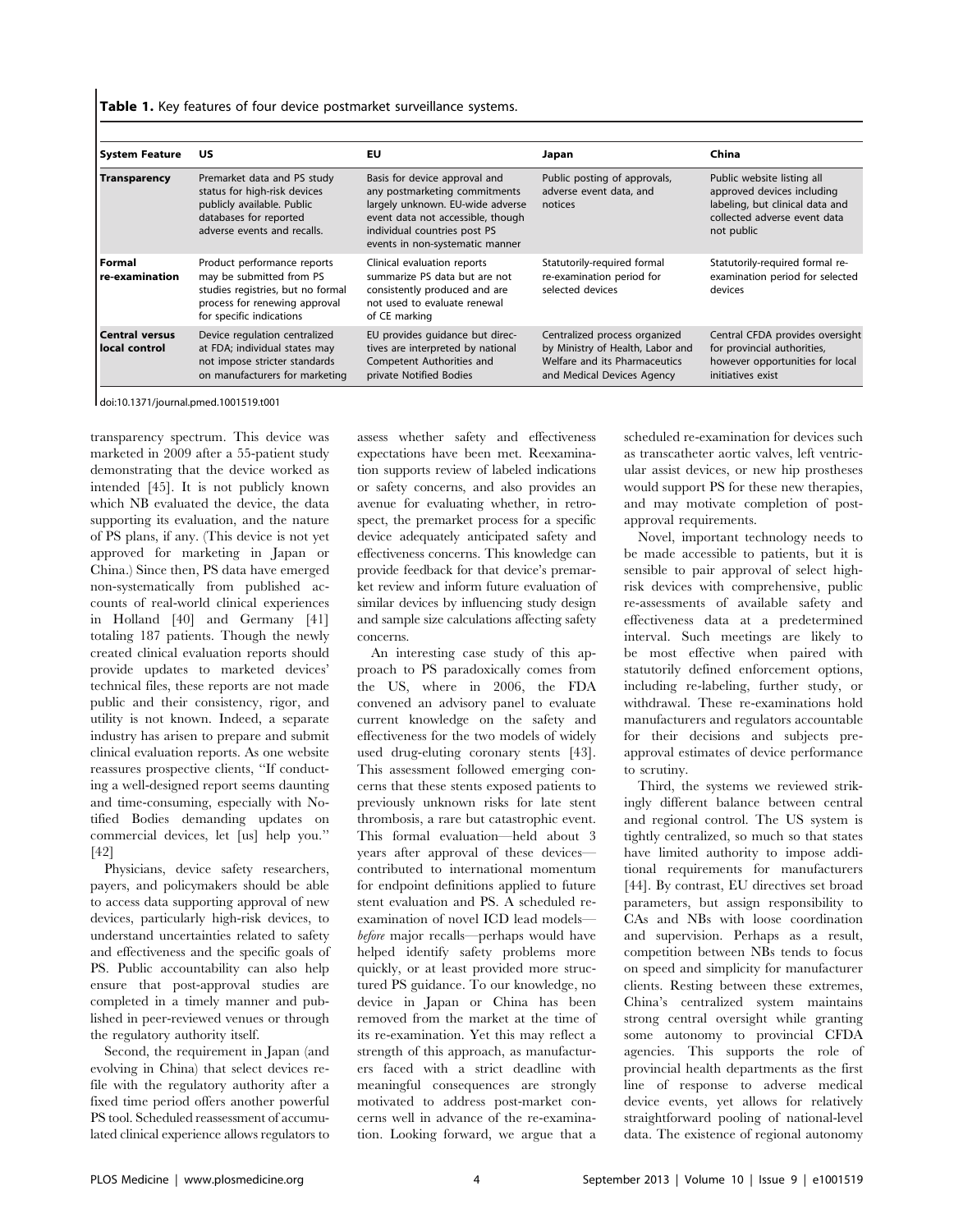within a centralized structure may create faster responses to adverse events and make implementing policy changes easier, and may be worthy of exploration in both the US and EU.

#### Conclusion

Even the most rigorous clinical testing of experimental devices will leave some safety and effectiveness questions unanswered. At the same time, broader dissemination of new technology and longer clinical experience may identify unforeseen concerns. For

#### References

- 1. United States Food and Drug Administration (2013) Medical Devices: Is the Product a Medical Devices? Available: http://www.fda.gov/ medicaldevices/deviceregulationandguidance/ overview/classifyyourdevice/ucm051512.htm. Accessed 8 August 2013.
- 2. World Health Organization: Medical Devices. Available: http://www.who.int/medical\_ devices/en/. Accessed 8 August 2013.
- 3. Hauser RG, Kallinen LM, Almquist AK, Gornick CC, Katsiyiannis WT (2007) Early failure of a small-diameter high-voltage implantable cardioverter-defibrillator lead. Heart Rhythm 4: 892- 896.
- 4. Hauser RG, Abdelhadi R, McGriff D, Retel LK (2012) Deaths caused by the failure of Riata and Riata ST implantable cardioverter-defibrillator leads. Heart Rhythm 9: 1227-1235.
- 5. Jameson SS, Baker PN, Mason J, Porter ML, Deehan DJ, Reed MR (2012) Independent predictors of revision following metal-on-metal hip resurfacing: a retrospective cohort study using National Joint Registry data. J Bone Joint Surg Br 94: 746-754.
- 6. Horton R (2012) A serious regulatory failure, with urgent implications. Lancet 379: 106.
- 7. Kramer DB, Xu S, Kesselheim AS (2012) How does medical device regulation perform in the United States and the European union? A systematic review. PLoS Med 9: e1001276. doi:10.1371/journal.pmed.1001276
- 8. United States Food and Drug Administration (2013) Code of Federal Regulations Title 21, Part 820. Quality Systems Regulation. Available: http://www.accessdata.fda.gov/scripts/cdrh/ cfdocs/cfcfr/CFRSearch.cfm?CFRPart = 820. Accessed 25 February 2013.
- 9. United States Food and Drug Administration (2013) Code of Federal Regulations Title 21, Part 803, Subpart A. Medical Device Reporting, General Provisions. Available: http://www. accessdata.fda.gov/scripts/cdrh/cfdocs/cfCFR/ CFRSearch.cfm?CFRPart = 803&showFR = 1. Accessed 26 August 2013.
- 10. Maisel WH (2004) Medical device regulation: an introduction for the practicing physician. Ann Intern Med 140: 296-302.
- 11. United States Food and Drug Administration (2013) 522 Postmarket Surveillance Studies. Available: http://www.accessdata.fda.gov/ scripts/cdrh/cfdocs/cfPMA/pss.cfm. Accessed 25 February 2013.
- 12. Food and Drug Administration (2010) CDRH preliminary internal evaluations—volume II. Task Force on the Utilization of Science in Regulatory Decision Making. Preliminary Report and Recommendations, August 2010. Available: http://www.fda.gov/downloads/AboutFDA/ CentersOffices/OfficeofMedicalProductsandTobacco/ CDRH/CDRHReports/UCM220783.pdf. Accessed 8 August 2013.
- 13. United States Food and Drug Administration (2013) Post-Approval Studies website. Available:

example, many health policy discussions around improving PS have urged regulators to supplement passive collection of adverse events with ongoing, dynamic assessment of safety and effectiveness during the full life cycle of marketed devices through mechanisms such as UDI systems. However, these strategies will take time to design and implement. As device PS systems move towards more active surveillance, our review reveals important features of current systems around the world that promote coordination among regulators, manufac-

http://www.accessdata.fda.gov/scripts/cdrh/ cfdocs/cfPMA/pma\_pas.cfm. Accessed 25 February 2013.

- 14. United States Food and Drug Administration (2013) 522 Postmarket Surveillance Studies. Available: http://www.accessdata.fda.gov/ scripts/cdrh/cfdocs/cfPMA/pss.cfm. Accessed 7 July 2013.
- 15. United States Food and Drug Administration (2009) Safety – Background and Definitions. Available: http://www.fda.gov/Safety/Recalls/ ucm165546.htm. Accessed 25 February 2013.
- 16. United States Food and Drug Administration (2012) Cardiac Science Powerheart, CardioVive, CardioLife; GE Responder and Responder Pro; and Nihon-Kohden Automated External Defibrillators (AEDs): Class I Recall - Defective Component. Available: http://www.fda.gov/ Safety/MedWatch/SafetyInformation/ SafetyAlertsforHumanMedicalProducts/ ucm294538.htm. Accessed 25 February 2013.
- 17. United States Food and Drug Administration (2013) Medical Devices – Recalls Specific to Metal-on-Metal Hip Implants. Available: http://www.fda.gov/ MedicalDevices/ProductsandMedicalProcedures/ ImplantsandProsthetics/MetalonMetalHipImplants/ ucm241770.htm. Accessed 25 February 2013.
- 18. Wilson NA, Drozda J (2013) Value of unique device identification in the digital health infrastructure. JAMA 309: 2107-21088.
- 19. Gross TP, Crowley J (2012) Unique device identification in the service of public health. N Engl J Med 367: 1583-1585.
- 20. European Commission (2009) Guidelines on medical devices. Clinical evaluation: a guide for manufacturers and notified bodies. December 2009. Available: http://ec.europa.eu/health/ medical-devices/files/meddev/2\_7\_1rev\_3\_en. pdf. Accessed 25 February 2013.
- 21. Pharmaceuticals and Medical Device Agency, Japan (2013) Overview of Services 2012-2013. Available: http://www.pmda.go.jp/english/ about/pdf/profile\_of\_services.pdf. Accessed 7 July 2013.
- 22. Pharmaceuticals and Medical Devices Agency (2012) Pharmaceutical Affairs Law 77-4-2.
- 23. Pharmaceuticals and Medical Devices Agency, Japan (2013) Approved Products databases. Available: http://www.pmda.go.jp/english/ service/approved.html. Accessed 7 July 2013.
- 24. English Regulatory Information Task Force for the Japan Pharmaceutical Manufacturers Association (2011) Pharmaceutical Administration and Regulations in Japan, March 2011. Available: http://www.nihs.go.jp/mhlw/yakuji/yakuji-e\_ 20110502-02.pdf. Accessed July 17, 2013.
- 25. China Food and Drug Administration, PR China. Regulations for the Supervision and Administration of Medical Devices. Available: http://eng. sfda.gov.cn/WS03/CL0767/61641.html. Accessed 9 July 2013.
- 26. Gaffney A (2013) China's SFDA Becomes CFDA amidst Consolidation of Power and New

turers, clinicians, and patients. Broader use of these strategies could preserve patients' access to new technologies while protecting them as well as possible from devices that later turn out to be unsafe or ineffective.

#### Author Contributions

Wrote the first draft of the manuscript: DBK YTT. Contributed to the writing of the manuscript: DBK YTT CS ASK. ICMJE criteria for authorship read and met: DBK YTT CS ASK. Agree with manuscript results and conclusions: DBK YTT CS ASK.

Leadership. Regulatory Focus. Available: http:// www.raps.org/focus-online/news/news-articleview/article/3073/chinas-sfda-becomes-cfdaamidst-consolidation-of-power-and-newleadership.aspx. Accessed 9 July 2013.

- 27. Gaffney A (2013) Consolidation of China's SFDA Grants Agency More Prestige, Power. Regulatory Focus. Available: http://www.raps.org/focusonline/news/news-article-view/article/2993/ consolidation-of-chinas-sfda-grants-agency-moreprestige-power.aspx. Accessed July 9, 2013.
- 28. State Food and Drug Administration, PR China. Affiliated Organizations. Available: http:// former.sfda.gov.cn/cmsweb/webportal/ W45255828/index.html. Accessed 25 February 2013.
- 29. Adverse Medical Event Reporting Process. Center for Drug Reevaluation, SFDA. Available: http://www.cdr.gov.cn/bszn/kyylqxblsjbglc/. Accessed 25 February 2013.
- Gambrill S. China's Pharmacovigilance System: The Hunger for Safety Insights. Available: http:// www.lifescienceleader.com/blogs/contributingeditors-2/item/3896-china%E2%80%99spharmacovigilance-system-the-hunger-for-safetyinsights. Accessed 25 February 2013.
- 31. Austin S, Bass S, Stansel JC, Davis MW, Kalb PE, et al. (2013) China develops new rules to simplify medical device re-registration process. Sidley Austin LLP Updates. Available: http:// www.lexology.com/library/detail.aspx?g = 70f3fdd2 c719-4a8c-99bb-2ffb670f08ee. Accessed 9 July 2013.
- 32. CFDA Drug Registration Regulations. Available: http://www.sfda.gov.cn/WS01/CL0053/24529. html. Accessed 9 July 2013.
- 33. XIENCE V Everolimus Eluting Coronary Stent System (EECSS) China: Post-Approval, Single-Arm Study. Available: http://clinical-trials. findthedata.org/l/31815/XIENCE-V-Everolimus-Eluting-Coronary-Stent-System-EECSS-China-Post-Approval-Single-Arm-Study. Accessed 25 February 2013.
- 34. Center for Drug Reevaluation, SFDA (2011) Tentative Measures on the Administration of Recalls concerning Medical Devices, May 20, 2011. Available: http://eng.sfda.gov.cn/WS03/ CL0757/63160.html. Accessed 28 August 2013.
- 35. (2012) SFDA to enforce Blacklist System for unsafe drug and device products. Sidley Austin LLP Updates. August 21, 2012. Available: http://www.sidley.com/SFDA-to-Enforce-Blacklist-System--for-Unsafe-Drug-and-Device-Products-08-21-2012/. Accessed 25 February 2013.
- 36. Liang Y (2010) Implementation of a postmarket traceability program for implantable medical devices adopting unique device identification. 2009-2012 GS1 Healthcare Reference Book. Available: http://www.gs1.org/docs/healthcare/ case\_studies/Case%20study\_Shanghai%20FDA\_ IMD%20Traceability.pdf. Accessed 25 February 2013.